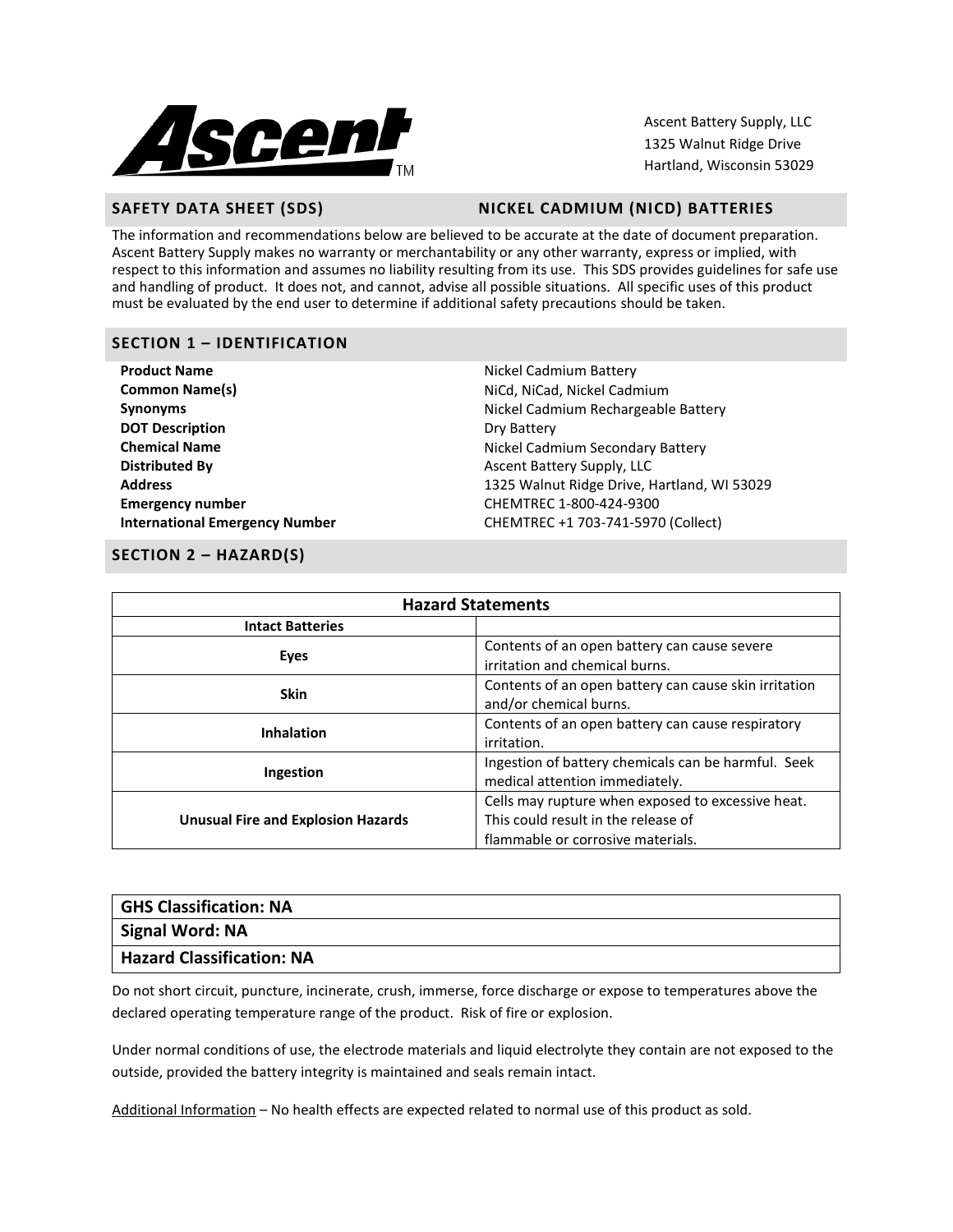# **SECTION 3 – COMPOSITION**

| <b>Chemical Name</b>                       | <b>CAS No.</b> | Percentage % |
|--------------------------------------------|----------------|--------------|
| Nickel                                     | 7440-02-0      | 10-25%       |
| Lead                                       | 7439-92-1      | $0 - 0.1 %$  |
| Cadmium                                    | 7440-43-9      | $0 - 28%$    |
| Hexavalent Chromium (Cr6+)                 | 18540-29-9     | $0 - 0.1 %$  |
| Mercury                                    | 7439-97-6      | $0 - 0.1 %$  |
| Polybrominated Biphenyls (PBB's)           | 59536-65-1     | $0 - 0.1 %$  |
| Polybromiated Diphenyls Ethers<br>(PBDE's) | <b>NA</b>      | $0 - 0.1 %$  |
| Ni(OH)2 Nickel Hydroxide                   | 12054-48-7     | $0 - 30%$    |
| 'Non-Hazardous Materials                   | <b>NA</b>      | 0-30%        |
| 30% KOH Solution (Potassium)               | 1310-58-3      | $0 - 20%$    |
| 30% NaOH Solution (Sodium)                 | 1310-73-2      | $0 - 20%$    |
| Iron                                       | 7439-89-9      | 10-34%       |
| Cobalt                                     | 7440-48-4      | $0-1.1%$     |
| Cadmium Hydroxide                          | 21041-95-2     | 11-28%       |
| Nylon                                      | 24937-16-4     | $0.-2%$      |
| Steel                                      | 12597-68-1     | 11-14%       |

# **SECTION 4 – FIRST AID MEASURES**

| <b>Inhalation</b>   | If exposed to fumes or dust; get fresh air. If symptoms<br>persist seek medical attention.                                                                                                                 |  |
|---------------------|------------------------------------------------------------------------------------------------------------------------------------------------------------------------------------------------------------|--|
| <b>Eyes Contact</b> | Flush with copious quantities of flowing lukewarm<br>water for a minimum of 15 minutes; get immediate<br>medical attention.                                                                                |  |
| <b>Skin Contact</b> | Flush with copious quantities of flowing lukewarm<br>water for a minimum of 15 minutes; wash with soap<br>and water                                                                                        |  |
| Ingestion           | Ingestion of battery chemicals can be harmful. Call<br>The National Battery Ingestion Hotline (202-625-3333)<br>24 hours a day, for procedures treating ingestion of<br>chemicals. Do not induce vomiting. |  |

## **SECTION 5 – FIRE-FIGHTING MEASURES**

**Flash Point** – N/A

**Auto Ingestion** – No Data Available

Extinguisher Media - Use CO<sub>2</sub>, foam or dry chemical extinguishers. Sand may also be used.

**Special Fire-Fighting Procedures** - Wear self-contained breathing apparatus to avoid inhalation of hazardous decomposition products.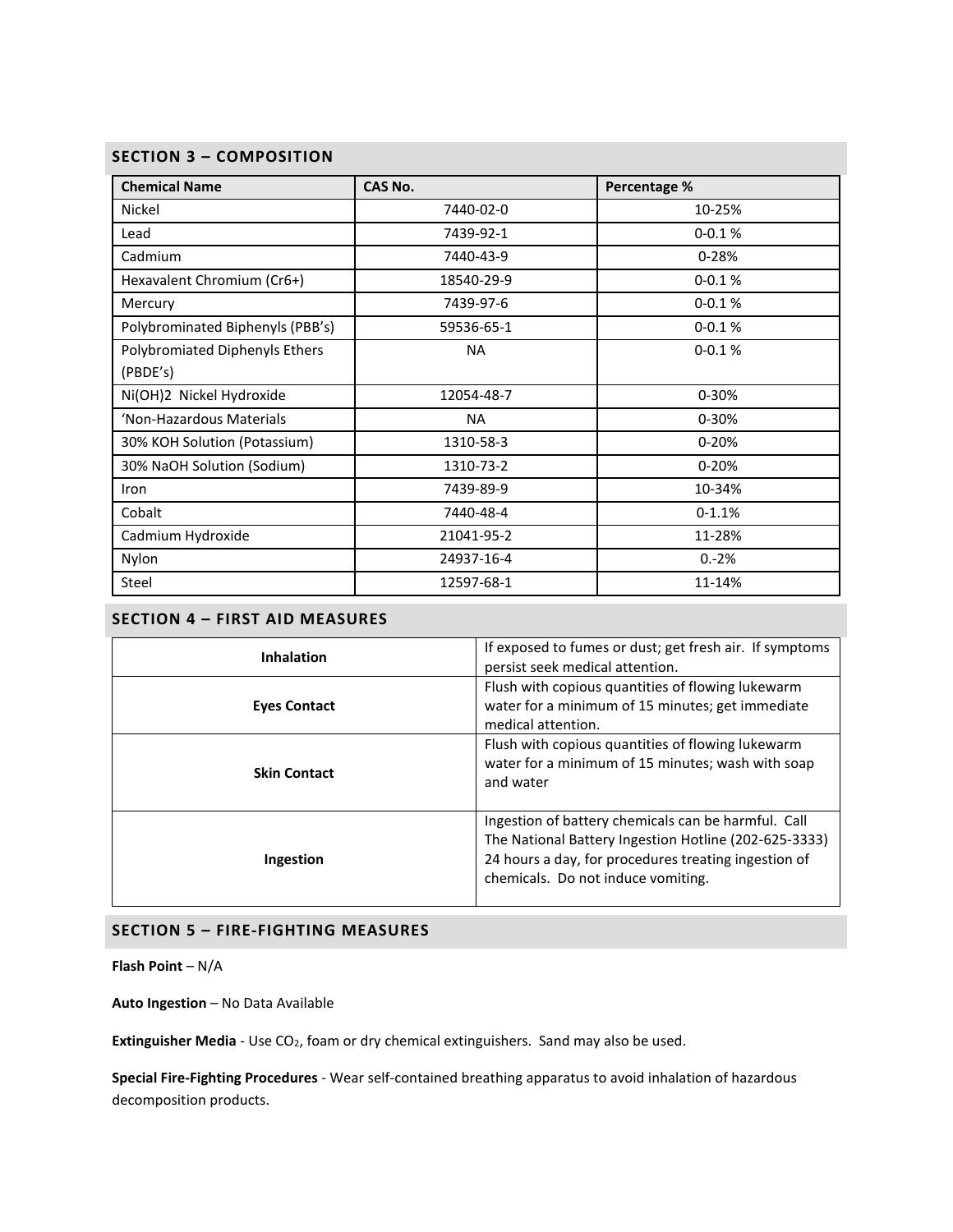# **SECTION 6 – ACCIDENTAL RELEASE MEASURES**

In case of accidental rupture or release: prevent skin and eye contact and collect all released material in a plastic lined metal container. Leaking batteries should be handled with gloves. Wear protective clothing. Use a selfcontained breathing apparatus if in the presence of chemical vapor. See also: sections 4, 5, and 8.

## **SECTION 7 – HANDLING AND STORAGE**

**Handling** – Do not disassemble. Do not short circuit. Sources of short circuits include jumbled batteries in bulk containers, metal jewelry, metal covered tables or metal belts used for assembly of batteries into devices.

**Storage** - Store batteries under roof in cool, dry, well-ventilated areas separated from incompatible materials and from activities that may create flames, spark or heat. Do not store unpacked cells together: avoid cells shorting to one another – especially in a charged state. Do not mix new and used batteries. Keep away from metallic objects that could bridge the terminals on a battery and create a dangerous short-circuit.

**Charging** – Use manufacturer's recommendations charger. Improper charging can cause damage and even high pressure rupture. Do not install with incorrect polarity.

## **SECTION 8 – EXPOSURE CONTROLS/PERSONAL PROTECTION**

**Ventilation Requirements** – Not necessary under normal conditions.

**Respiratory Protection (NIOSH/MSHA approved)** - None required under normal handling conditions. In case of venting, provide fresh air, ventilation, and use a self-contained breathing apparatus.

**Eye Protection** – Not necessary under normal conditions.

**Skin Protection** – Not necessary under normal conditions. Wear gloves if cell is ruptured, corroded, or leaking materials.

| <b>Boiling Point</b>            | NA                                                   | <b>Melting Point</b>           | <b>NA</b> |
|---------------------------------|------------------------------------------------------|--------------------------------|-----------|
| <b>Vapor Pressure</b>           | NA                                                   | <b>Vapor Density</b>           | <b>NA</b> |
| <b>Specific Gravity (H2O=1)</b> | <b>NA</b>                                            | <b>Solubility in Water</b>     | ΝA        |
| <b>Evaporation Rate</b>         | <b>NA</b>                                            | рH                             | ΝA        |
| <b>Reactivity in Water</b>      | <b>NA</b>                                            | <b>Auto-Ignition</b>           | <b>NA</b> |
|                                 |                                                      | <b>Temperature</b>             |           |
| <b>Lower Explosive Limit</b>    | <b>NA</b>                                            | <b>Upper Explosive Limit</b>   | <b>NA</b> |
| (LEL)                           |                                                      | (UEL)                          |           |
| <b>Odor Threshold</b>           | <b>NA</b>                                            | Viscosity (poise $@$ 25 $°$ C) | <b>NA</b> |
| <b>Partition Coefficient</b>    | <b>NA</b>                                            | <b>Decomposition</b>           | <b>NA</b> |
|                                 |                                                      | <b>Temperature</b>             |           |
| <b>Flash Point</b>              | NA.                                                  |                                |           |
| <b>Appearance and Odor</b>      | Cylindrical or button shape, solid object, odorless. |                                |           |

# **SECTION 9 – PHYSICAL/CHEMICAL PROPERTIES**

#### **SECTION 10 – STABILITY & REACTIVITY**

**Stability** - This product is stable under normal conditions at ambient temperature.